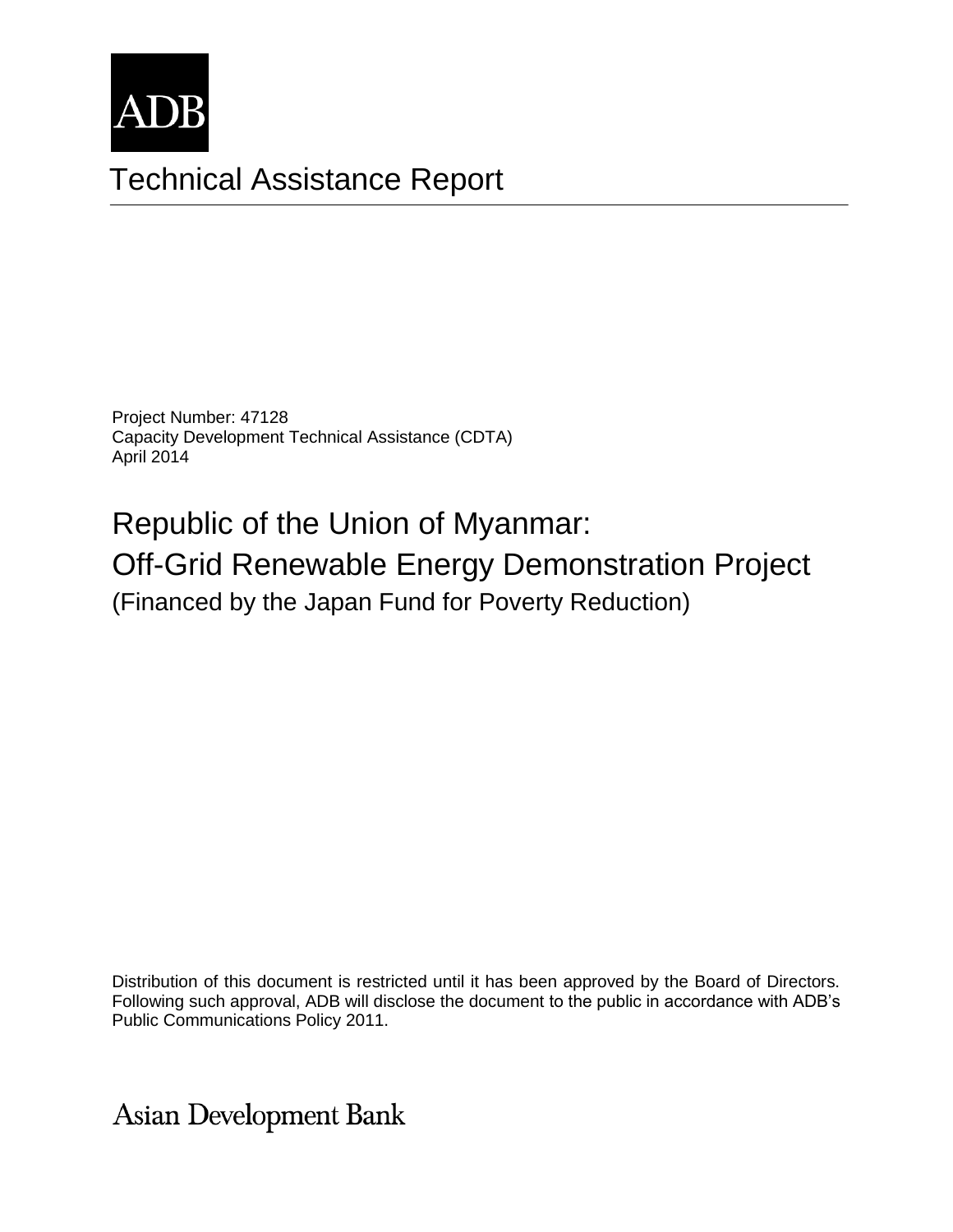## **CURRENCY EQUIVALENTS**

(as of 26 March 2014)

| Currency unit | -   | kyat (MK) |
|---------------|-----|-----------|
| MK1.00        | =   | \$0.00104 |
| \$1.00        | $=$ | MK962.26  |

#### **ABBREVIATIONS**

| ADB          | Asian Development Bank                                 |
|--------------|--------------------------------------------------------|
| <b>DRD</b>   | Department of Rural Development                        |
| <b>GIS</b>   | geographical information system                        |
| <b>MLFRD</b> | Ministry of Livestock, Fisheries and Rural Development |
| <b>MOAI</b>  | Ministry of Agriculture and Irrigation                 |
| <b>MOBA</b>  | Ministry of Border Affairs                             |
| <b>MOEP</b>  | Ministry of Electric Power                             |
| <b>MOI</b>   | Ministry of Industry                                   |
| <b>MOST</b>  | Ministry of Science and Technology                     |
| MW           | megawatt                                               |
| <b>NEMC</b>  | National Energy Management Committee                   |

## **TECHNICAL ASSISTANCE CLASSIFICATION**

| <b>Type</b>                        | Capacity development technical assistance (CDTA)                                                                                                                                                          |
|------------------------------------|-----------------------------------------------------------------------------------------------------------------------------------------------------------------------------------------------------------|
| <b>Targeting</b><br>classification | Targeted intervention (household)                                                                                                                                                                         |
| Sector (subsector)                 | - Energy (renewable energy)                                                                                                                                                                               |
| Theme (subtheme)                   | - Environmental sustainability (global and regional<br>transboundary environmental concerns), economic growth<br>(promoting macroeconomic stability), capacity development<br>(institutional development) |
| <b>Climate change</b>              | $-$ Climate change mitigation                                                                                                                                                                             |
| <b>Location (impact)</b>           | - Rural (high), urban (low), national (medium), regional (low)                                                                                                                                            |
| <b>Partnership</b>                 | Japan Fund for Poverty Reduction                                                                                                                                                                          |

#### **NOTE**

In this report, "\$" refers to US dollars.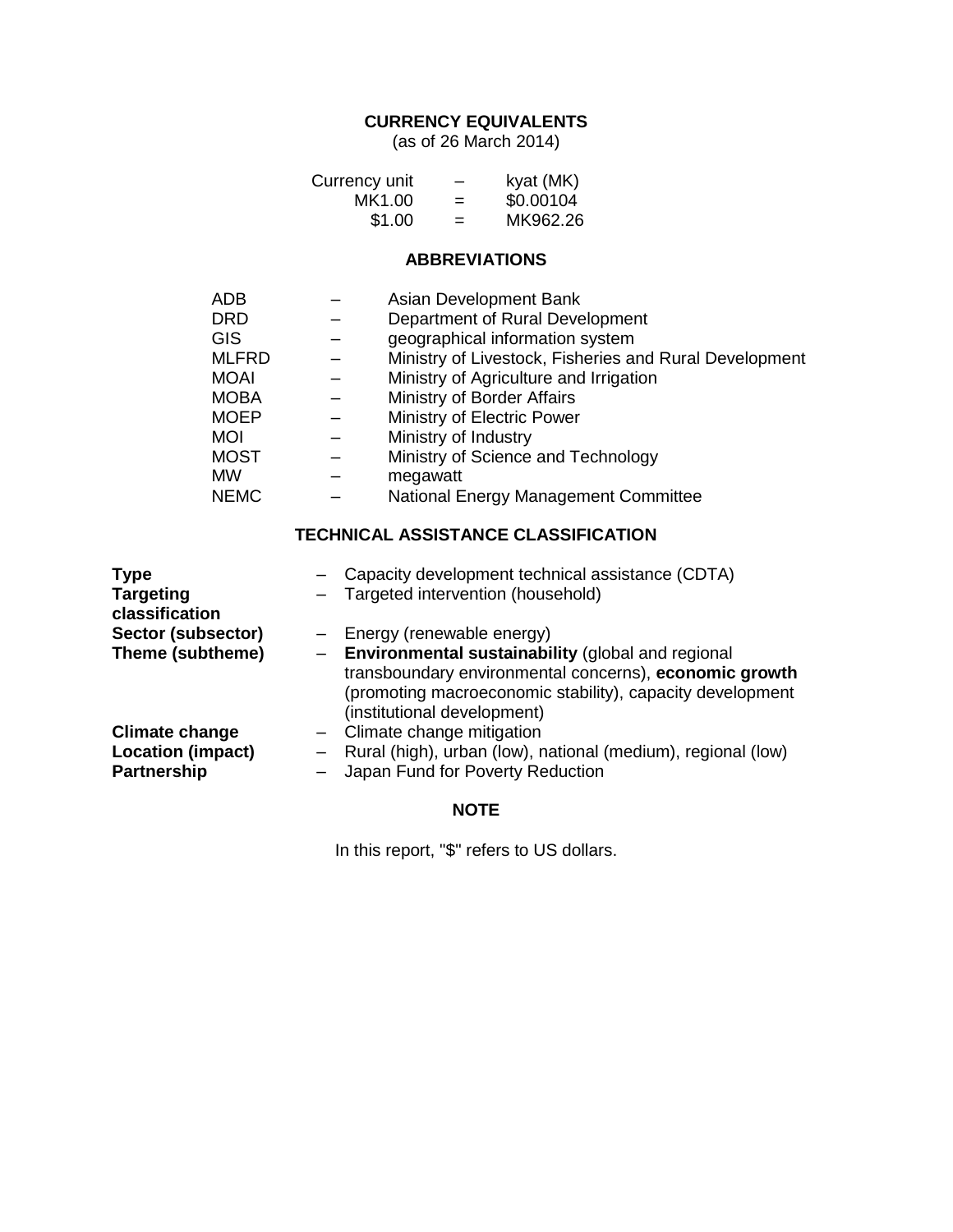| <b>Vice-President</b>              | S. Groff, Operations 2                                                                                                                                                                                  |  |  |
|------------------------------------|---------------------------------------------------------------------------------------------------------------------------------------------------------------------------------------------------------|--|--|
| <b>Director General</b>            | J. Nugent, Southeast Asia Department (SERD)                                                                                                                                                             |  |  |
| <b>Director</b>                    | C. N. Chong, Energy Division, SERD                                                                                                                                                                      |  |  |
| Team leader<br><b>Team members</b> | P. Tharakan, Senior Climate Change Specialist, SERD<br>C. S. Jung, Energy Specialist, SERD<br>J. Acharya, Senior Climate Change Specialist (Energy), Regional and<br>Sustainable Development Department |  |  |

designation or or reference to a particular territory or geographic area in this document, the Asian Development Bank does not intend to make any judgments as to the leg In preparing any country program or strategy, financing any project, or by making any designation of or reference to a particular territory or geographic area in this document, the Asian Development Bank does not intend to make any judgments as to the legal or other status of any territory or area.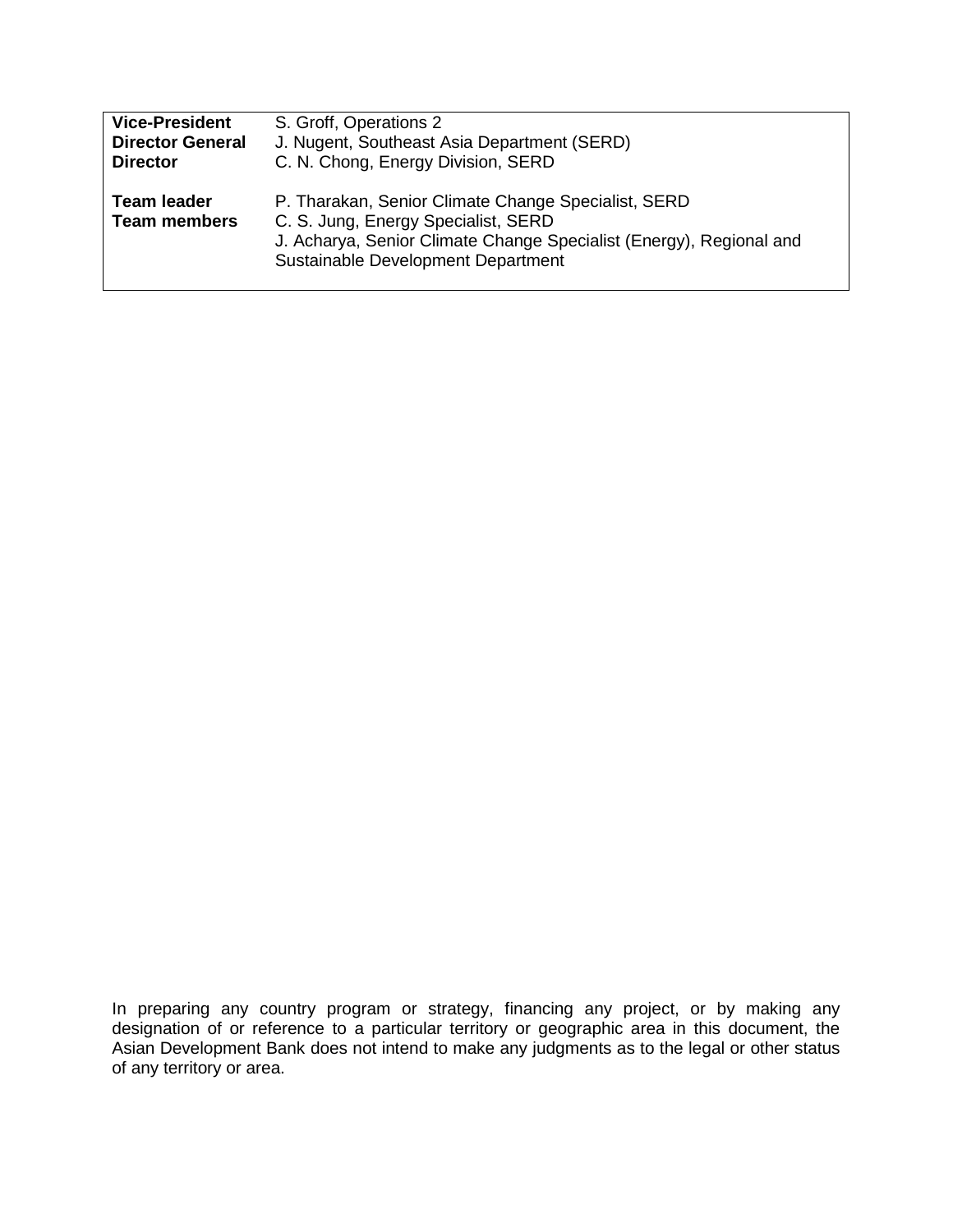## **CONTENTS**

| I.   | <b>INTRODUCTION</b>                                                                                                                      |                               |
|------|------------------------------------------------------------------------------------------------------------------------------------------|-------------------------------|
| ΙΙ.  | <b>ISSUES</b>                                                                                                                            | 1                             |
| III. | THE PROPOSED TECHNICAL ASSISTANCE                                                                                                        | 3                             |
|      | Impact and Outcome<br>А.<br>Methodology and Key Activities<br>В.<br>C.<br>Cost and Financing<br><b>Implementation Arrangements</b><br>D. | 3<br>4<br>$\overline{4}$<br>4 |
| IV.  | THE PRESIDENT'S RECOMMENDATION                                                                                                           |                               |
|      | <b>APPENDIXES</b>                                                                                                                        |                               |
| 1.   | Design and Monitoring Framework                                                                                                          | 6                             |
| 2.   | Cost Estimates and Financing Plan                                                                                                        | 9                             |
| 3.   | <b>Outline Terms of Reference for Consultants</b>                                                                                        | 10                            |

# **Page**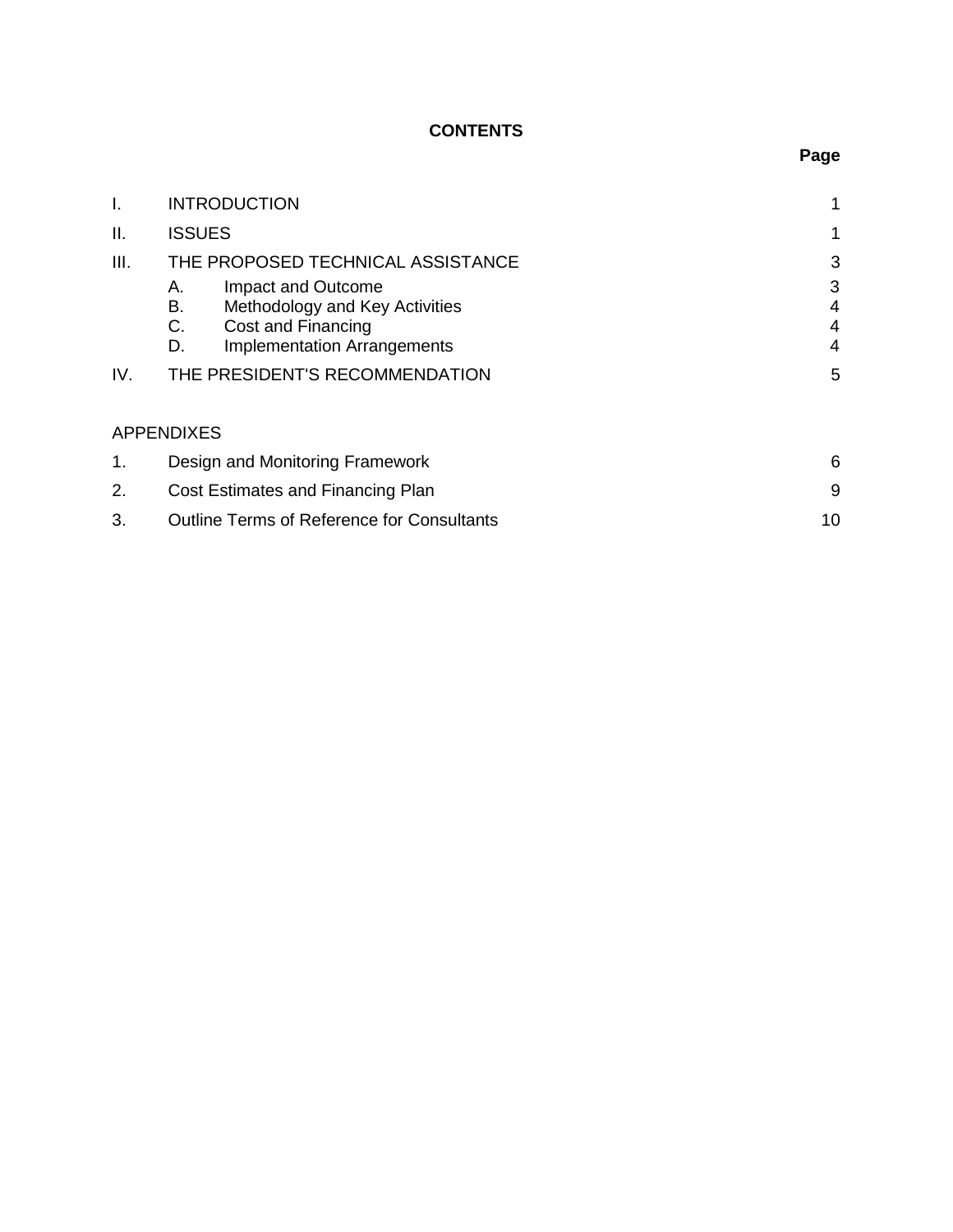#### **I. INTRODUCTION**

1. The proposed capacity development technical assistance (TA) will support the Ministry of Livestock, Fisheries and Rural Development (MLFRD) to design and implement an off-grid renewable energy demonstration project that will (i) support the installation of renewable energy-based systems for providing energy access (mostly solar photovoltaic and biomassbased systems) to schools and other public infrastructure in at least 25 villages; (ii) develop geospatial, least-cost energy access plans and an investment plan for select states and regions in the country; and (iii) strengthen the capacity of government institutions to design and implement small-scale renewable energy systems in off-grid areas. The TA will be financed by the Japan Fund for Poverty Reduction (JFPR) and will build on the ongoing pilot activities under the Energy for All (Phase 1) TA project.<sup>1</sup> The proposed TA addresses key medium-term goals elaborated in the interim country partnership strategy, 2012–2014 for Myanmar: (i) assisting the government in promoting sustainable and inclusive economic development and job creation in support of poverty reduction; (ii) enhancing connectivity—domestic and regional, rural and urban—through improved infrastructure; and (iii) helping accelerate economic growth, create income opportunities, and bridge rural–urban gaps in economic opportunities. <sup>2</sup> The scope, expected impact, outcome, outputs, implementation arrangements, costs, financing arrangements, and terms of reference were discussed with the government and finalized during a fact-finding mission in November 2013. The design and monitoring framework is in Appendix 1.<sup>3</sup>

#### **II. ISSUES**

2. Myanmar is one of the poorest countries in the world, with a per capita gross domestic product of \$857, and a human development index rank of 149 out of 187 countries; 26% of its population lived in poverty in 2010. $4$  In response to ongoing major reforms by the Government of Myanmar toward a democratic system and market-based economy, ADB began to reengage with Myanmar, in early 2012.

3. **Energy poverty in Myanmar.** According to the International Energy Agency, Myanmar is an extreme example of energy poverty. Myanmar's per capita electricity consumption was only 140 kilowatt-hours (kWh) per year, which is the lowest among the 10 Association of Southeast Asian Nations (ASEAN) countries. The low national average per capita electricity consumption is due to the low electrification ratio, low industrial development, and lack of investment. The country's average electrification<sup>5</sup> grew from about 16% in 2006 to 28% in 2012. Yangon City has the highest electrification ratio (72%), followed by Nay Pyi Taw (65%), Kayah (42%), and Mandalay (35%). <sup>6</sup> Lack of electricity impedes economic development and achievement of the Millennium Development Goals.<sup>7</sup>

 $\overline{a}$ 

<sup>1</sup> ADB. 2008. *Technical Assistance for Energy for All Initiative.* Manila. The budget was increased through ADB. 2013. *Major Change in Technical Assistance: Empowering the Poor through Increasing Access to Energy.* Manila. Phase 1 involves development of a geospatial electrification plan for the Mandalay region and piloting off-grid

installations in Mandalay region and Chin state. 2 ADB. 2012. *Interim Country Partnership Strategy: Myanmar, 2012–2014*. Manila.

 $3$  The TA first appeared in the business opportunities section of ADB's website on 6 December 2013.

<sup>&</sup>lt;sup>4</sup> Ministry of National Planning and Economic Development, Swedish International Development Cooperation Agency, United Nations Children's Fund, United Nations Development Programme. 2011. *Integrated Household Living Conditions Survey in Myanmar (2009–2010)*; ADB. 2012. *Asian Development Outlook 2012: Update.* Manila.

 $5$  It is defined as the number of electrified households connected to the grid over the total number of households.

<sup>6</sup> The areas with lowest electrification ratios are Yakhine (6%), Tannintharyi (9%), and Ayeyarwaddy (10%).

<sup>7</sup> ADB. 2012. *Myanmar: Energy Sector Initial Assessment.* Manila.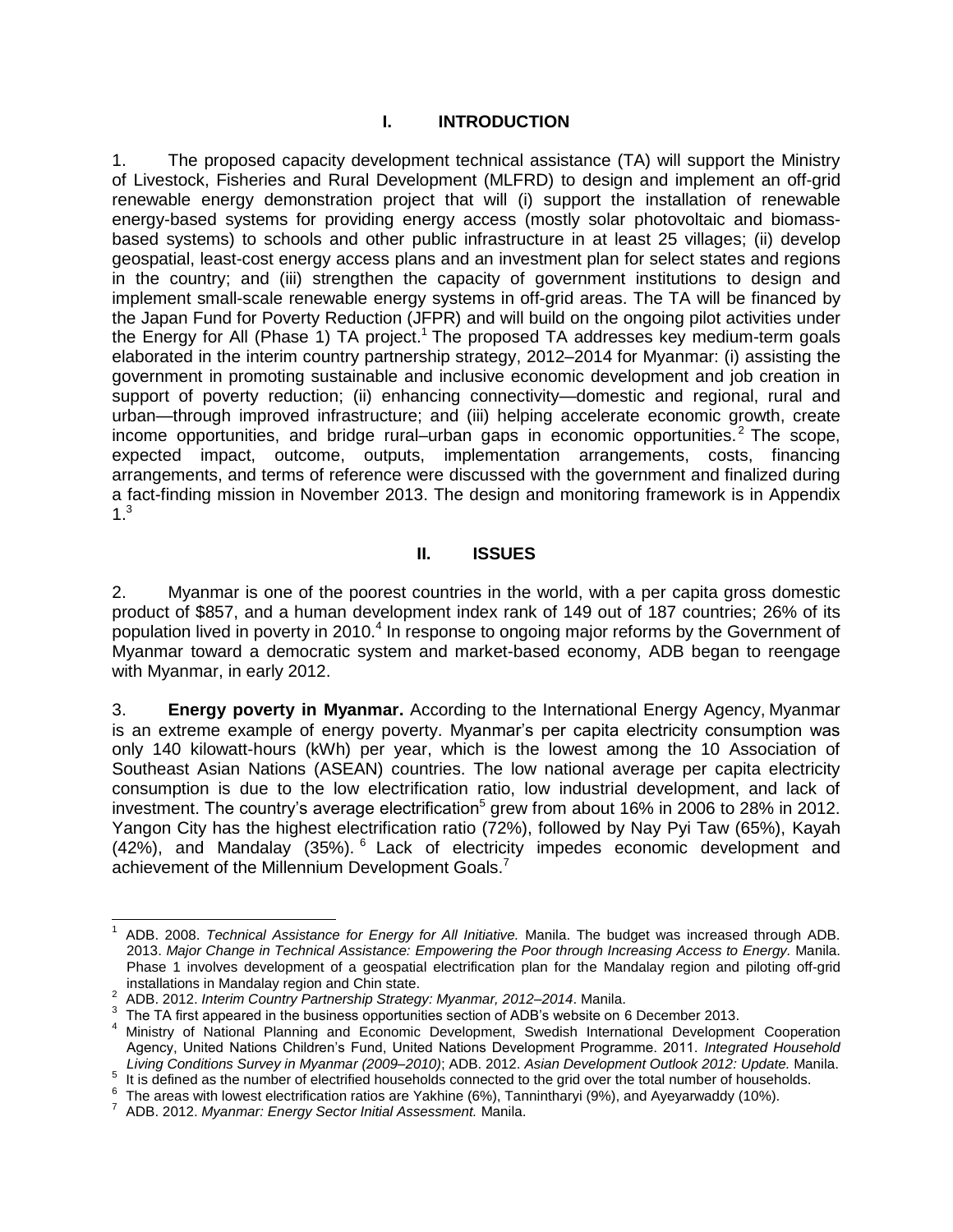4. **Renewable energy potential.** Myanmar has abundant renewable energy resources, including solar, hydropower, biomass, and some wind power. Of these, only hydropower has been developed and used on a limited commercial scale, with 2,520 megawatts (MW) of hydropower installed in Myanmar as of 2012; this compares to a total potential of over 100,000 MW. Other renewable energy resources are being researched or in pilot stages of development.

5. **Off-grid energy access programs of the Government of Myanmar.** Until September 2013, the government's Ministry of Industry (MOI) was responsible for providing electricity to offgrid areas in the country. In addition to off-grid micro-hydro, solar, biogas, and biomass installations, about 39 off-grid villages have also been electrified by various government ministries using diesel generators.<sup>8</sup> The Department of Rural Development (DRD), which was formerly within the Ministry of Border Areas (MOBA), has also been carrying out rural infrastructure development activities in the country, including the deployment of small-scale rural energy systems such as pico- and micro-hydro sites, solar photovoltaic mini-grids, solar lanterns, and solar home systems.

6. As of 2013, installations of 38 off-grid micro hydropower plants have been completed by the Ministry of Agriculture and Irrigation (MOAI). The plants are owned and operated by the Ministry of Electric Power (MOEP). The Ministry of Environmental Conservation and Forestry has promoted the use of efficient cooking and heating stoves. The Ministry of Science and Technology (MOST), with support from MOI, has built community-based and family-sized fixeddome type biogas digester plants in nearly 200 villages, mainly in the central region (Mandalay, Sagaing, and Magway divisions). Solar energy has been provided by MOI in a few off-grid villages to generate electricity for street and home lighting, and other community uses. The government has recently assigned MLFRD the responsibility for providing rural infrastructure, which includes rural energy access; as a consequence the DRD has been moved from MOBA to MLFRD.

7. **Barriers to renewable energy deployment.** Harnessing Myanmar's abundant renewable energy resources to increase energy access is hampered by several factors: (i) lack of a fully transparent institutional and legal framework to support exploration, development, and deployment; (ii) limited financial resources to support research and development, market-based investment programs, and development of physical infrastructure; (iii) lack of trained personnel to install and operate systems; and (iv) subsidized power and petroleum prices, which make it difficult for wind and solar energy to be competitive. Establishment of a supportive environment for development of Myanmar's renewable energy resources should include: (i) more information on the country's renewable energy resource potential; (ii) improved interministerial cooperation and coordination; (iii) promotion of private sector participation; (iv) clarification of the government's policy on renewable energy; and (v) dissemination of technology for family-size biogas digesters, mini-hydropower plants, and other options for increasing rural energy access.

8. During 2010–2013, MOI was given the responsibility for increasing off-grid energy access. MOI presented a project proposal for rural energy development at the Myanmar Development Cooperation Forum, held 19–20 January 2013 in Nay Pyi Taw.<sup>10</sup> This proposal

 $\overline{\phantom{a}}$ 

<sup>8</sup> Energy and renewable energy policies and activities are currently distributed among seven ministries—the Ministry of Energy, MOI, Ministry of Electric Power, the Ministry of Science and Technology, MLFRD, Ministry of Agriculture and Irrigation, and Ministry of Environmental Conservation and Forestry.

<sup>9</sup> Data provided by MOI and MOST. In June 2013, an ADB mission visited four villages with biogas digester plants and solar photovoltaic installations in Mandalay division together with MOI and MOST staff.

<sup>10</sup> Directorate of Industrial Planning, Ministry of Industry. 2013. *Project Proposal for Rural Energy Development Plan in Myanmar.* Nay Pyi Taw.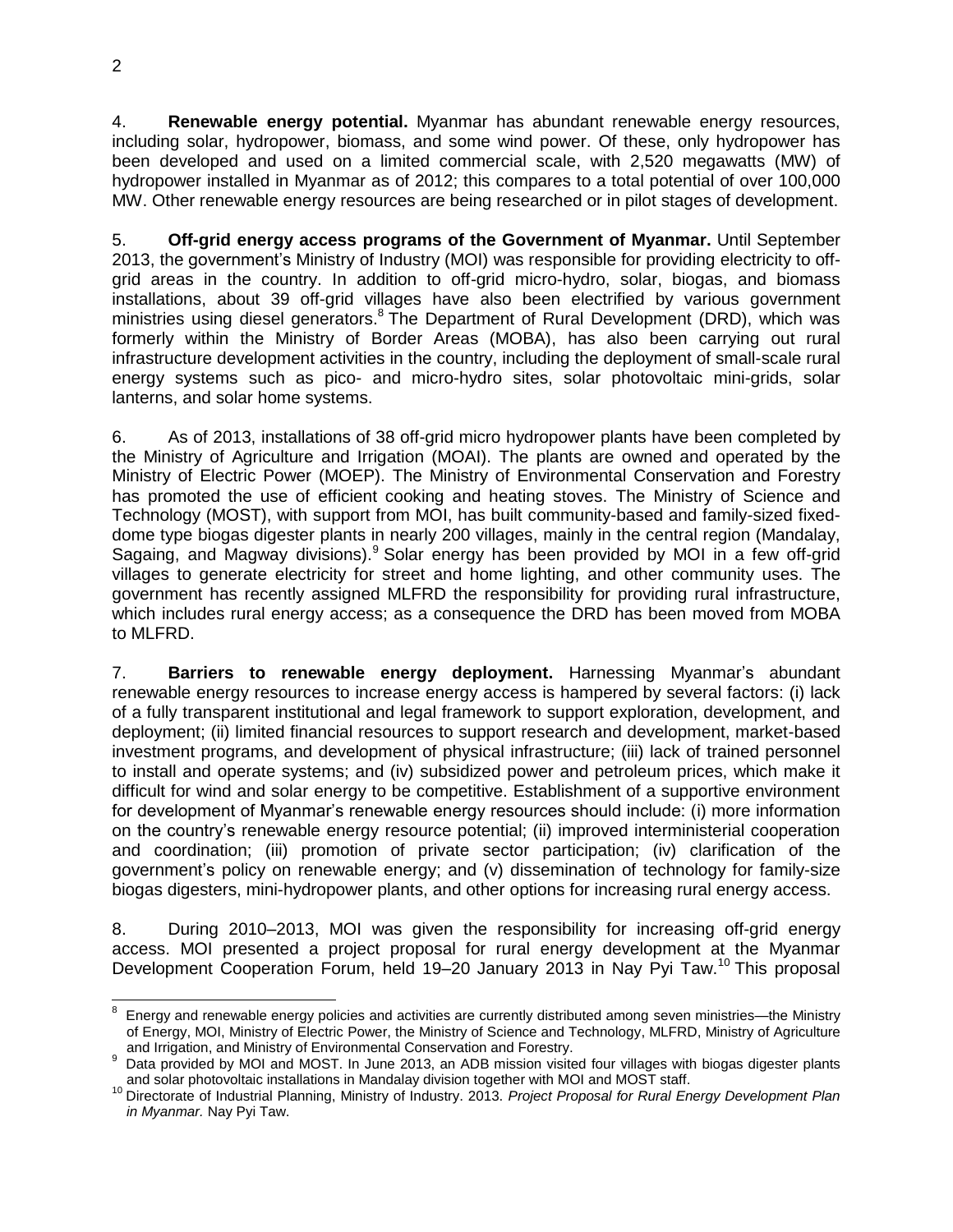builds on the ministry's efforts during 2011–2013 to provide access to energy to 591 remote villages in the country using diesel generation sets, biomass gasifiers, micro-hydro, and solar lanterns. In response to MOI's request, ADB initiated pilot off-grid renewable energy activities (Phase 1) using TA grant funds from the Energy for All program (footnote 1). Phase 1 focuses on piloting a limited number of off-grid clean energy installations in 20 villages in Chin State (in eastern Myanmar) and the Mandalay region (in central Myanmar), and developing a geospatial least-cost energy access plan for the Mandalay region. These activities are being implemented from October 2013 to May 2014 with MOI as the executing agency.

9. In September 2013, the President of Myanmar moved the DRD from MOBA to MLFRD and gave the reconfigured ministry responsibility for rural infrastructure provision, including energy access. MLFRD will now chair the national rural electrification and drinking water supply committee, which reports to the vice-president; members include MOI, MOST, MOAI, MOEP, and the Ministry of National Development and Economic Planning. In addition to being the executing agency for community-driven rural energy projects supported by the World Bank and ADB, MLFRD is embarking on an ambitious energy access program and has submitted a supplementary budget request for 2014 to Parliament. This work would constitute phase 2 of ADB's engagement in increasing access to renewable energy in Myanmar's off-grid areas.

### **III. THE PROPOSED TECHNICAL ASSISTANCE**

10. The TA will complement the on-grid focus of the distribution system rehabilitation financed by a recently approved ADB loan on power distribution improvement.<sup>11</sup> This TA will improve the capacity of MLFRD<sup>12</sup> and other agencies to design and implement renewable energy- based energy access projects, develop investment plans for scaling up energy access in the central dry zone (Mandalay, Sagaing, and Magway regions); and cover Chin, Kayah, and Rakhine states<sup>13</sup>, and finance pilots installations in these locations.

#### **A. Impact and Outcome**

11. The impact will be increased access to energy in rural Myanmar from renewable energy sources. The impact is consistent with ADB's Strategy 2020,<sup>14</sup> which promotes inclusive and environmentally sustainable economic growth. The TA is also consistent with the United Nations' international year of sustainable energy for all, which emphasized the importance of energy access for sustainable development. The TA will lead to the installation of 10 MW of new, small-scale renewable energy capacity by 2022; provide access to modern forms of energy for 0.4 million households and public facilities such as schools by 2022; and result in regional governments making financial provisions and organizational commitments in their annual budgets to expand energy access. The outcome will be improved capacity and commitment within MLFRD and the governments of select regions and states to design and manage rural energy access programs using renewable energy resources.

j <sup>11</sup> ADB. 2013. *Report and Recommendation of the President to the Board of Directors: Proposed Loan to the Republic of the Union of Myanmar for the Power Distribution Improvement Project.* Manila.

 $12$  The MLFRD is also the executing agency for the grant project for Enhancing Rural Livelihoods and Incomes, which aims to support the creation of rural infrastructure, including energy access projects. ADB. 2013. *Grant Assistance to the Republic of the Union of Myanmar for Enhancing Rural Livelihoods and Incomes.* Manila.

<sup>&</sup>lt;sup>13</sup> A conflict-sensitive approach will be considered for TA activities in Chin, Kayah, and Rakhine states.

<sup>14</sup> ADB. 2008. *Strategy 2020: The Long-Term Strategic Framework of the Asian Development Bank, 2008–2020*. Manila.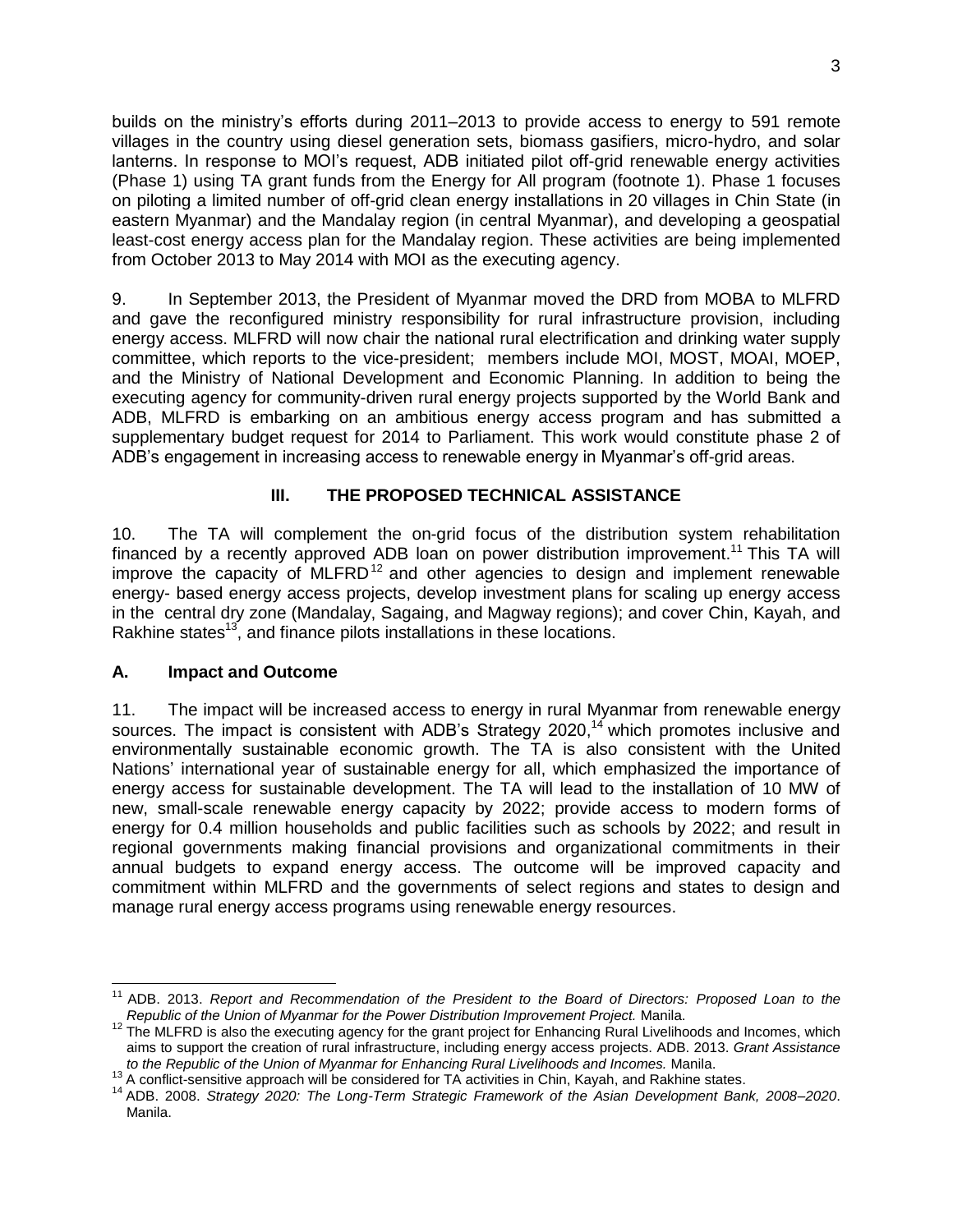## **B. Methodology and Key Activities**

12. The TA outputs are (i) renewable energy systems designed and installed in 25 villages to power community infrastructure and households; these will be primarily solar photovoltaic and biomass-based systems, targeting the central dry zone (Mandalay, Sagaing, and Magway regions) and Chin, Kayah, and Rakhine states; (ii) geospatial least-cost energy access and investment plans for select regions and states of the country developed; and (iii) skills and abilities of staff in government entities and the private sector strengthened. This will include assessing the potential for and providing assistance for the creation of a separate government agency or entity that would focus on off-grid energy access. The feasibility of alternate financing approaches such as revolving funds and output-based aid will also be evaluated.

### **C. Cost and Financing**

13. The TA is estimated to cost \$2,200,000, of which \$2,000,000 equivalent will be financed on a grant basis by the Japan Fund for Poverty Reduction and administered by ADB. The government will provide counterpart support in the form of staff time, office space, staff travel costs, and other in-kind contributions; and will be responsible for any civil works and related engineering design that may be required for the pilot installations. The cost estimates and financing plan are in Appendix 2.

### **D. Implementation Arrangements**

14. The MLFRD will be the executing agency. The choice of executing agency was confirmed through consultations with MLFRD, the National Energy Management Committee (NEMC), MOI, and MOEP during an ADB fact-finding mission on November 2013. A steering committee composed of senior officials from the National Rural Development Committee, NEMC, Ministry of Energy, MOEP, MOBA, MOAI, and MOST will oversee TA implementation and provide inputs. The committee will also include a senior representative from a nongovernmental or civil society organization. Within ADB, this project will be managed by the Southeast Asia Energy Division with support from the Energy for All regional TA (footnote 1), and ADB's Extended Mission in Myanmar. The DRD within MLFRD will be the implementing agency. The TA will also work closely with the regional governments of the selected areas for development and implementation of the pilot installations, and the Electricity Supply Enterprise, the power utility, for development of the geospatial plans. Proceeds of the TA will be disbursed in accordance with ADB's *Technical Assistance Disbursement Handbook* (2010, as amended from time to time).

15. A total of approximately 101 person-months of consulting services (36 person-months for international consultants and 65 person-months for national consultants) will be engaged through a firm. The consulting firm will be recruited in accordance with ADB's Guidelines on the Use of Consultants (2013, as amended from time to time) through quality and cost-based selection (with a quality–cost ratio of 80:20) and using full technical proposals. International consultants will include (i) energy access planning and renewable energy technical specialist and team leader, (ii) off-grid solar photovoltaic solution specialist, (iii) biogas or biomass energy specialist, (iv) micro-hydro specialist, (v) renewable energy finance specialist, (vi) capacity development and institutional strengthening specialist, (vii) geospatial planning specialist, (viii) geographical information systems (GIS) specialist, and (ix) procurement specialist. National consultants will have expertise that complements that of the international experts, and will support them in their work. The outline of the terms of reference for consultants is in Appendix 3. The consultants will be responsible for administration of training, seminars and conferences,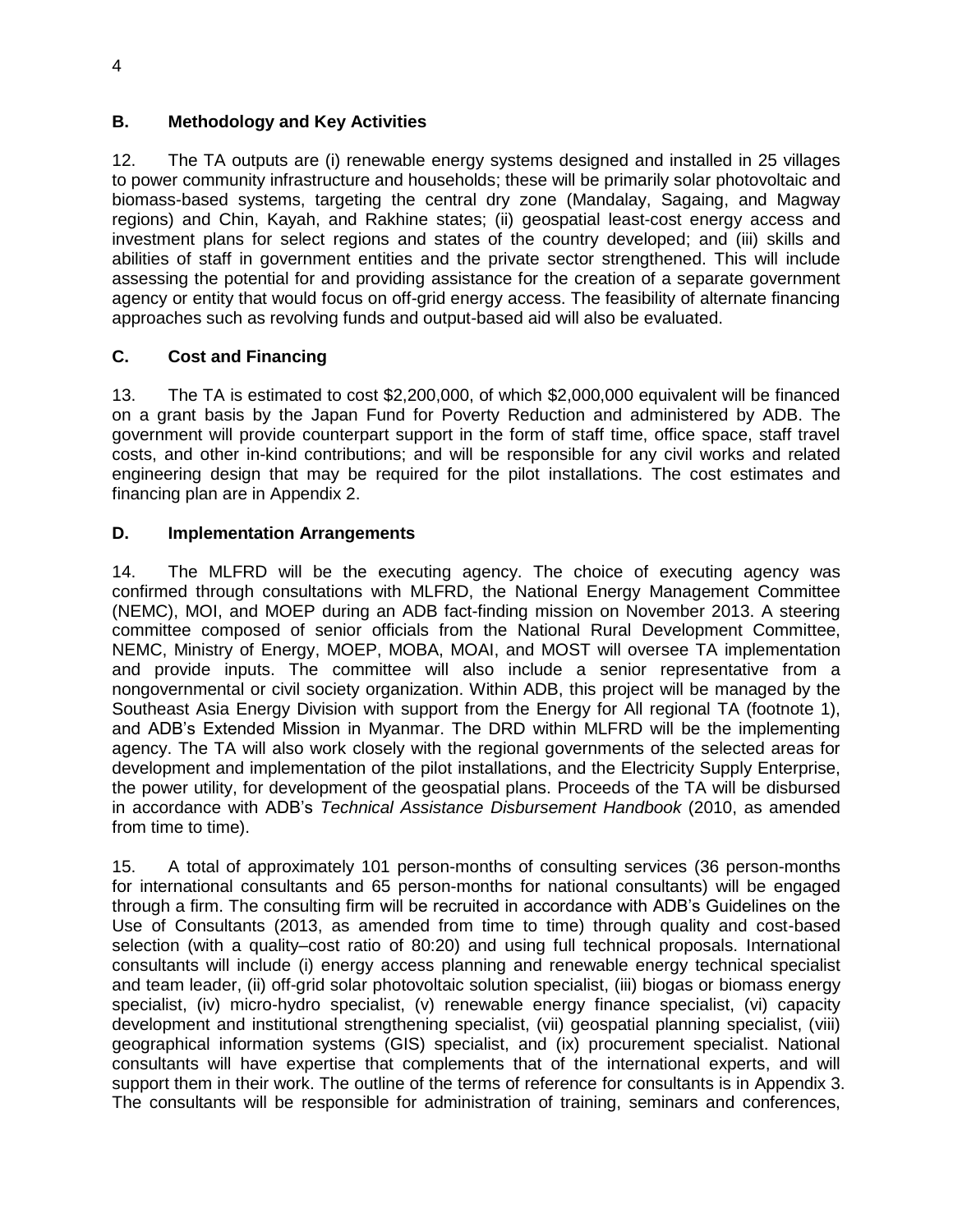and surveys, as reflected in their terms of reference. The consultants will design, procure, and install the pilot off-grid renewable energy facilities under the TA. All goods (equipment) purchased under the TA will be procured in accordance with ADB's Procurement Guidelines (2013, as amended from time to time) and will be turned over to the executing agency upon completion of the TA project.

16. The TA implementation period will be from June 2014 to June 2017. The MLFRD will set up a project management unit and provide an office for the consultants in Nay Pyi Taw along with the requisite utilities, and support the costs of their staff time for project activities and travel to project sites in the region. Local governments in the states and regions for which detailed geospatial maps and energy access plans will be prepared and where the villages selected for renewable energy-based electrification will be located will provide the consultants with access to relevant data and information, and provide office space and travel and logistics support as required. MOEP, MOST, MOAI, MOBA, and other government ministries and agencies will provide access to baseline information and resource surveys that have been conducted.<sup>15</sup>

#### **IV. THE PRESIDENT'S RECOMMENDATION**

17. The President recommends that the Board approve ADB administering technical assistance not exceeding the equivalent of \$2,000,000 to the Government of Myanmar to be financed on a grant basis by the Japan Fund for Poverty Reduction, for the Off-Grid Renewable Energy Demonstration Project.

 $\overline{a}$ 

<sup>&</sup>lt;sup>15</sup> Renewable resource surveys will build on resource data—e.g., regarding solar radiation, water flow, and bio-waste generated—currently available from government agencies and international institutions.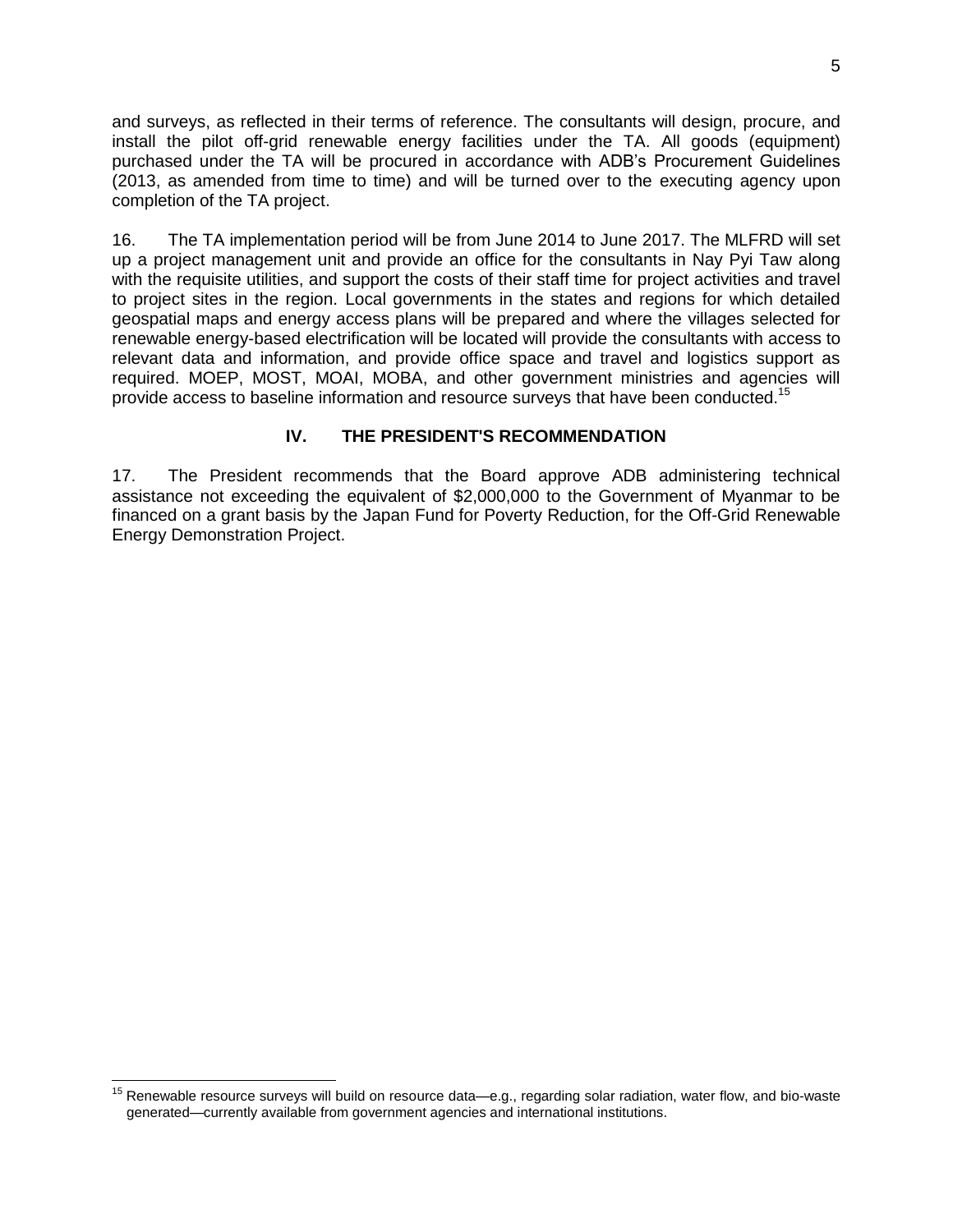# **DESIGN AND MONITORING FRAMEWORK**

| <b>Design Summary</b>                                                                                                                                                                                                | <b>Performance Targets and Indicators</b><br>with Baselines                                                                                                                                                                                                                                                                                                                                                                                                                                                                                                                                                                                 | <b>Data Sources and</b><br><b>Reporting</b><br><b>Mechanisms</b>                                                                                                                                                                     | <b>Assumptions and</b><br><b>Risks</b>                                                                                                                                                                                                                                                                                                                 |
|----------------------------------------------------------------------------------------------------------------------------------------------------------------------------------------------------------------------|---------------------------------------------------------------------------------------------------------------------------------------------------------------------------------------------------------------------------------------------------------------------------------------------------------------------------------------------------------------------------------------------------------------------------------------------------------------------------------------------------------------------------------------------------------------------------------------------------------------------------------------------|--------------------------------------------------------------------------------------------------------------------------------------------------------------------------------------------------------------------------------------|--------------------------------------------------------------------------------------------------------------------------------------------------------------------------------------------------------------------------------------------------------------------------------------------------------------------------------------------------------|
| Impact<br>Increased access to<br>energy in rural Myanmar<br>from renewable energy<br>sources                                                                                                                         | About 10 MW of new small-scale<br>renewable energy capacity installed and<br>an additional 0.4 million households <sup>a</sup><br>and 100 public facilities such as schools<br>obtain access to modern forms of<br>energy <sup>b</sup> by 2022                                                                                                                                                                                                                                                                                                                                                                                              | Government<br>statistics<br>Surveys by NGOs<br>and UN agencies<br>Annual budget<br>activity reports for<br>regional<br>governments and<br>MLFRD, MOI,<br>MOEP and NEMC                                                               | <b>Assumption</b><br><b>MLFRD</b> retains its<br>mandate to develop<br>community-oriented<br>energy access<br>programs and is<br>strengthened with<br>time<br><b>Risk</b><br>Government decides<br>to replace<br>community-driven<br>programs with grid-<br>extension by ESE                                                                           |
| Outcome<br>Improved capacity and<br>commitment within<br>MLFRD and the<br>governments of select<br>regions and states to<br>design and manage rural<br>energy access programs<br>using renewable energy<br>resources | By 2017:<br>At least three states or regions endorse<br>least cost electrification plans in the off-<br>grid areas<br>Up to 25 small-scale renewable energy-<br>based mini-grids (totaling 0.25 MW<br>capacity) generation facilities<br>developed and installed <sup>c</sup><br>At least 10,000 people have increased<br>access to energy                                                                                                                                                                                                                                                                                                  | Government<br>statistics<br>MLFRD, MOI,<br>MOEP, and NEMC<br>reports<br>TA reports<br>ADB mission reports                                                                                                                            | <b>Assumptions</b><br>Government and<br>international<br>development agency<br>financing earmarked<br>for community-driven<br>energy programs<br>Private sector<br>investors and local<br>and regional banks<br>interested in financing<br>rural energy access<br>projects<br><b>Risk</b><br>Benefits accrue to<br>non-poor segments of<br>society     |
| <b>Outputs</b><br>1. Renewable energy<br>systems designed and<br>installed in 25 villages to<br>power community<br>infrastructure and<br>households                                                                  | Final project designs and<br>implementation plans for 25 mini-grid or<br>stand-alone investments are endorsed<br>by MLFRD and regional governments by<br>mid-2015<br>Suitable financing models, procurement<br>plans, and community engagement<br>models that involve women, and tariff<br>recovery and revenue management<br>programs are designed by the end of<br>2015<br>Identify and train at least 25 local<br>equipment vendors, installers, and<br>service providers (at least 25% of whom<br>are women, or if firms, owned by<br>women) for operations and maintenance<br>by the end of 2015<br>Install pilot projects by end 2015 | Project monitoring,<br>progress, and final<br>assessment reports<br>TA reports<br>Post-installation<br>reports and<br>consumer survey<br>documentation<br>Workshop<br>documentation<br>Training and<br>development<br>feedback forms | <b>Assumptions</b><br>Timely access to data<br>and relevant key<br>personnel in the<br>priority areas<br>Banks remain<br>interested in financing<br>energy access<br>projects<br><b>Risks</b><br>Change in MOI and<br><b>ESE priorities result</b><br>in possible lack of<br>interest<br>Weak and<br>commercially<br>unviable pilot delivery<br>models |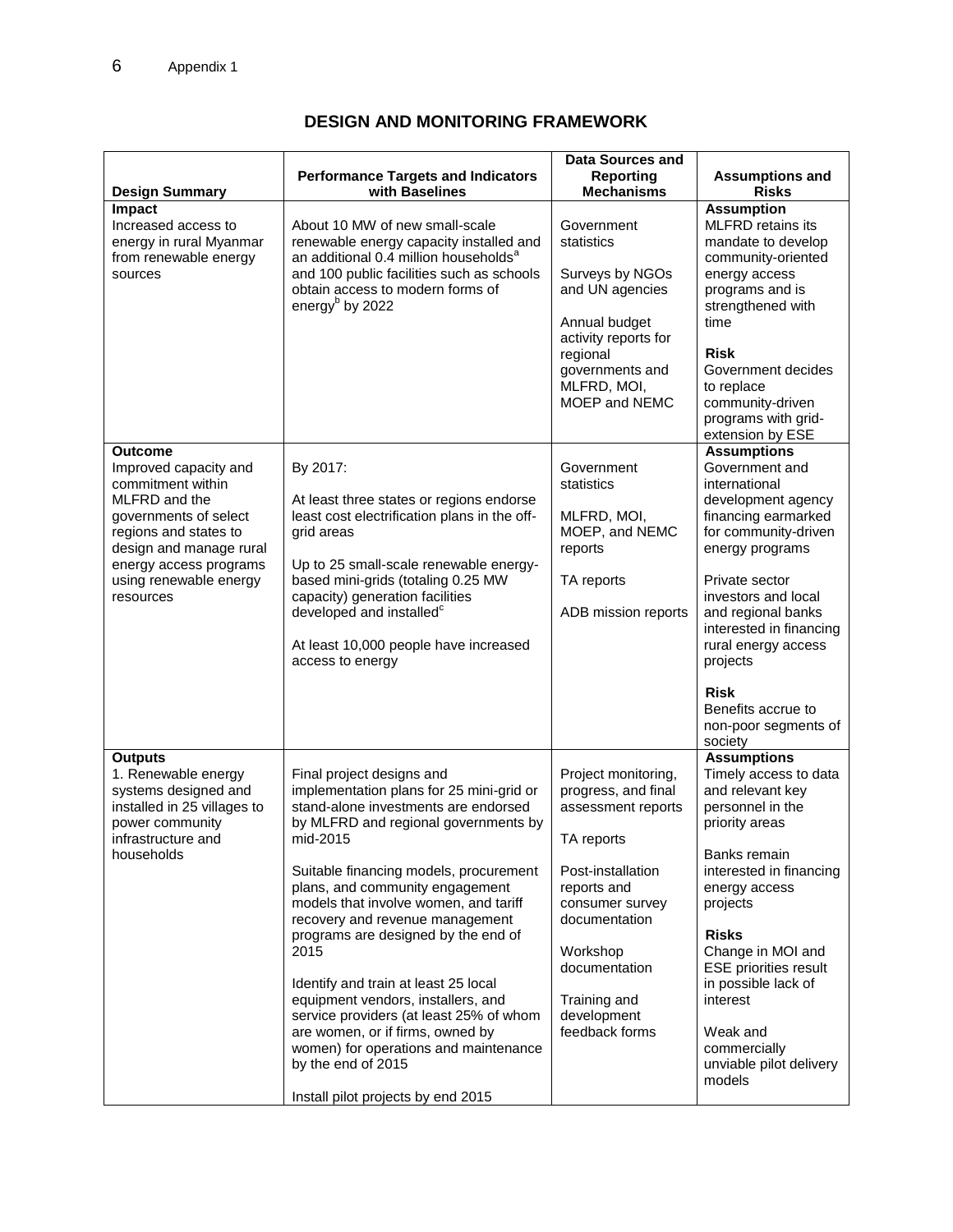| <b>Design Summary</b>                                                                                                                                                                                                                                                                                                                                                                                                                                                                       | <b>Performance Targets and Indicators</b><br>with Baselines                                                                                                                                                                                                                                                                                                                                  | Data Sources and<br><b>Reporting</b><br><b>Mechanisms</b> | <b>Assumptions and</b><br><b>Risks</b>                                                                                                                                                                                                                      |  |
|---------------------------------------------------------------------------------------------------------------------------------------------------------------------------------------------------------------------------------------------------------------------------------------------------------------------------------------------------------------------------------------------------------------------------------------------------------------------------------------------|----------------------------------------------------------------------------------------------------------------------------------------------------------------------------------------------------------------------------------------------------------------------------------------------------------------------------------------------------------------------------------------------|-----------------------------------------------------------|-------------------------------------------------------------------------------------------------------------------------------------------------------------------------------------------------------------------------------------------------------------|--|
|                                                                                                                                                                                                                                                                                                                                                                                                                                                                                             | Baseline socioeconomic surveys and<br>energy poverty studies implemented by<br>mid-2015                                                                                                                                                                                                                                                                                                      |                                                           |                                                                                                                                                                                                                                                             |  |
| 2. Geospatial least-cost<br>energy access and<br>investment plans for<br>select regions and states<br>of the country developed                                                                                                                                                                                                                                                                                                                                                              | Geospatial maps of resources,<br>communities, and least-cost energy<br>access plans developed by the end of<br>2015                                                                                                                                                                                                                                                                          |                                                           |                                                                                                                                                                                                                                                             |  |
|                                                                                                                                                                                                                                                                                                                                                                                                                                                                                             | Comprehensive investment plan for off-<br>grid energy access developed and<br>presented at an international investor<br>forum by mid-2016                                                                                                                                                                                                                                                    |                                                           |                                                                                                                                                                                                                                                             |  |
|                                                                                                                                                                                                                                                                                                                                                                                                                                                                                             | In addition to the 25 renewable energy-<br>based rural electrification pilot facilities<br>implemented under this project, at least<br>25 additional pilot projects for promoting<br>small-scale, community-based, off-grid<br>energy access are designed, including<br>financial analysis, hardware<br>specifications, procurement plans, and<br>community engagement by end the of<br>2016 |                                                           |                                                                                                                                                                                                                                                             |  |
| 3. Skills and abilities of<br>staff in government<br>entities and the private<br>sector strengthened                                                                                                                                                                                                                                                                                                                                                                                        | At least 50 staff (50% of whom are<br>women) from MLFRD, MOI, MOEP, and<br>NEMC and the state and/or regional<br>governments enhance their capacity in<br>areas relating to procurement, financial<br>management, community development,<br>and safeguards by the end of 2016                                                                                                                |                                                           |                                                                                                                                                                                                                                                             |  |
|                                                                                                                                                                                                                                                                                                                                                                                                                                                                                             | Pre- and post-project surveys conducted<br>to evaluate degree of capacity<br>enhancement by the end of 2016                                                                                                                                                                                                                                                                                  |                                                           |                                                                                                                                                                                                                                                             |  |
|                                                                                                                                                                                                                                                                                                                                                                                                                                                                                             | Evaluation of a policy and regulatory<br>structure for off-grid energy access in<br>the country, and review of alternate<br>approaches such as a dedicated<br>agency, fund, and output-based aid by<br>early 2017                                                                                                                                                                            |                                                           |                                                                                                                                                                                                                                                             |  |
| <b>Activities with Milestones</b>                                                                                                                                                                                                                                                                                                                                                                                                                                                           |                                                                                                                                                                                                                                                                                                                                                                                              | <b>Inputs</b>                                             |                                                                                                                                                                                                                                                             |  |
| Renewable energy systems designed and installed in 25 villages<br>1.<br>to power community infrastructure and households<br>1.1 Identify 25 locations to be developed, in consultation with MLFRD and<br>regional governments (June-October 2014)<br>1.2 Determine optimal combination of renewable energy technologies to<br>deliver reliable and low-cost electricity to the project sites (June-<br>November 2014)<br>1.3 Establish accountability among the local community, promoters, |                                                                                                                                                                                                                                                                                                                                                                                              | \$2,000,000                                               | <b>Japan Fund for Poverty Reduction:</b><br>Note: The government will provide<br>counterpart support in the form of staff<br>time, office space, staff travel costs,<br>and other in-kind contributions; and pay<br>for detailed engineering design and any |  |
| plants (October 2014-February 2015)                                                                                                                                                                                                                                                                                                                                                                                                                                                         | contractors, and suppliers for the operation and maintenance of the<br>1.4 Facilitate bidding and procurement of the projects to renewable energy<br>subcontractors and suppliers that are able to construct the plants to<br>specification at the lowest cost (February-May 2015)                                                                                                           | pilot projects.                                           | civil works that may be required for the                                                                                                                                                                                                                    |  |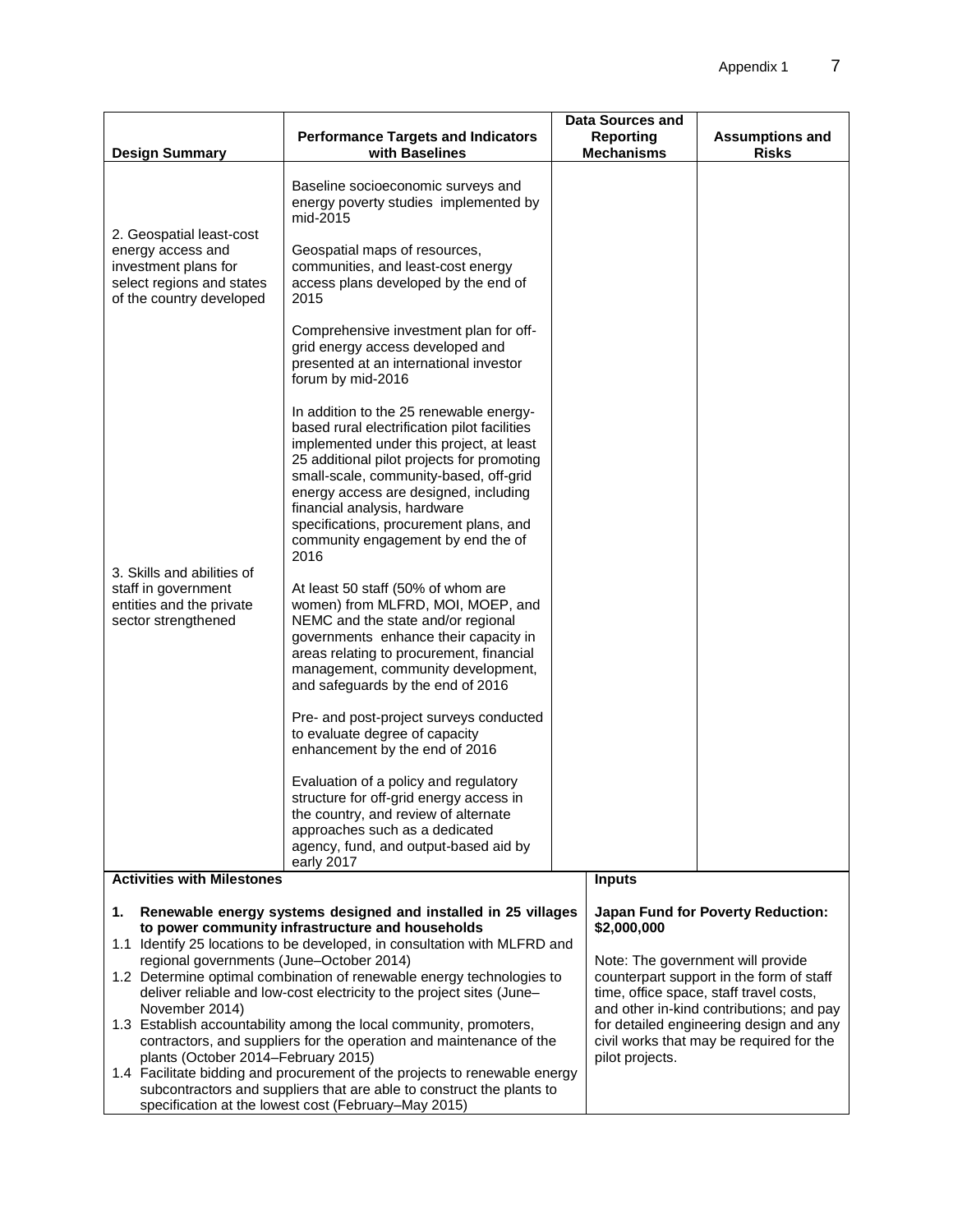|    | 1.5 Construct and commission the renewable energy systems (June-<br>November 2015)                                                                                                                                                                                                          |
|----|---------------------------------------------------------------------------------------------------------------------------------------------------------------------------------------------------------------------------------------------------------------------------------------------|
|    | 1.6 Post-project user survey and consumer feedback (November 2015-<br>August 2016)                                                                                                                                                                                                          |
| 2. | Geospatial least-cost energy access plan and investment plan for<br>select regions and states of the country developed                                                                                                                                                                      |
|    | 2.1 Review existing surveys and conduct new physical surveys (as<br>appropriate) of all applicable renewable energy resources (e.g., small<br>wind, solar, micro-hydro and biomass), including power density,<br>availability, total electricity potential, and costs (July 2014-June 2015) |
|    | 2.2 Assess energy demand, current source of energy, and willingness-to-<br>pay for improved energy services (June-September 2014)                                                                                                                                                           |
|    | 2.3 Evaluate various financing schemes and the role of the private sector,<br>and develop proposals for promoting energy access in the country<br>(September 2014–March 2015)                                                                                                               |
|    | 2.4 Use the maps, plans, data and learning from the TA to create a<br>comprehensive investment plan for the next phase to scale up energy<br>access in Myanmar (July 2015-January 2016)                                                                                                     |
|    | 2.5 Conduct an international workshop to present findings and attract                                                                                                                                                                                                                       |
|    | financing from bilateral and multilateral sources and the private sector<br>(April 2016 and March 2017)                                                                                                                                                                                     |
| 3. | Skills and abilities of staff in government entities and the private<br>sector strengthened                                                                                                                                                                                                 |
|    | 3.1 Assess human resources and capability of MLFRD, MOI, MOEP,<br>NEMC, and regional government agencies to facilitate coordination<br>between agencies and the private sector (August-December 2014)                                                                                       |
|    | 3.2 Evaluate capacity of local renewable energy technology vendors and                                                                                                                                                                                                                      |
|    | after-sales service providers, and access to finance and financing<br>schemes (June-September 2014)                                                                                                                                                                                         |
|    | 3.3 Introduce renewable technologies and delivery models to be<br>implemented on the project sites through seminars and workshops<br>(October 2014–March 2015)                                                                                                                              |
|    | 3.4 Design and deliver training and capacity development activities<br>focused on hardware specifications, installation, and operations and                                                                                                                                                 |
|    | maintenance of various renewable energy systems, including alternate                                                                                                                                                                                                                        |
|    | financing models and community engagement approaches (October<br>2014-February 2017)                                                                                                                                                                                                        |

ADB = Asian Development Bank; ESE = energy supply enterprise; MLFRD = Ministry of Livestock, Fisheries and Rural Development; MW = megawatt; MOEP = Ministry of Electric Power; MOI = Ministry of Industry; NEMC = National Energy Management Committee; NGO = nongovernment organization; TA = technical assistance.<br>a. The computation assumes that boughbolds in remate rural associated associng an overage 100 kilo

- The computation assumes that households in remote rural areas would consume an average 100 kilowatt-hours per annum. A plant capacity factor of 50% is used for the renewable energy systems. b
- As of 2013, nearly 74% of the people in Myanmar (about 45 million) lack access to electricity.

c Several business models—such as payback of upfront capital expenditure by communities, or tariff payments by communities based on operational expenses—are already in place in Myanmar. These installations will follow business and implementation models that are found to be viable and sustainable during phase 1 of this program. Source: Asian Development Bank.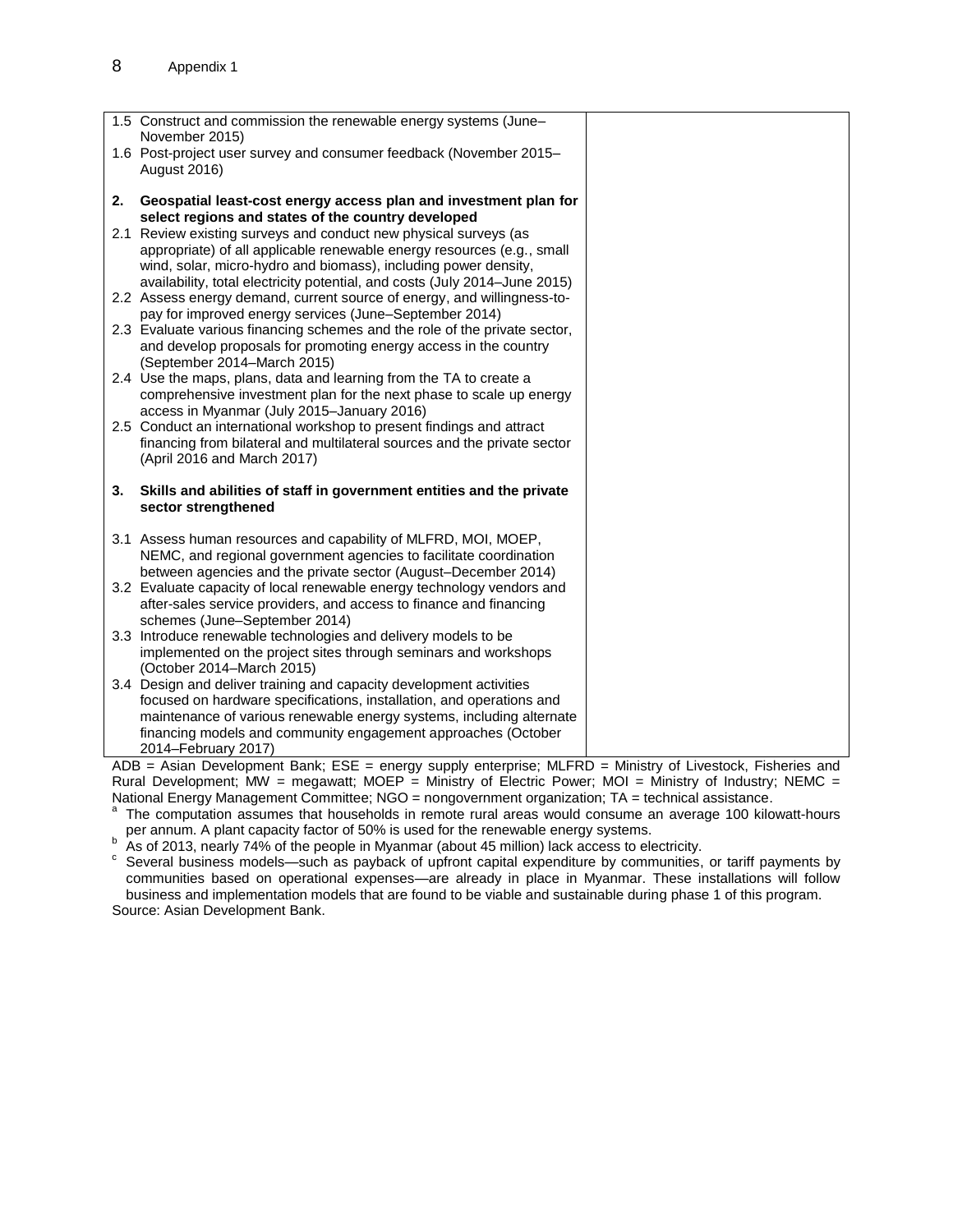#### **COST ESTIMATES AND FINANCING PLAN**

(\$'000)

| <b>Item</b>                                    | Amount  |  |  |
|------------------------------------------------|---------|--|--|
| Japan Fund for Poverty Reduction <sup>a</sup>  |         |  |  |
| 1. Consultants                                 |         |  |  |
| a. Remuneration and per diem                   |         |  |  |
| International consultants (36 person-months)   | 798.1   |  |  |
| National consultants (65 person-months)<br>ii. | 287.5   |  |  |
| b. International and local travel              | 100.0   |  |  |
| c. Reports and communications                  | 15.0    |  |  |
| Equipment <sup>b</sup><br>2.                   | 4.0     |  |  |
| Training, seminars, and conferences<br>3.      | 40.0    |  |  |
| Surveys <sup>c</sup><br>4.                     | 18.0    |  |  |
| 5. Pilot installations <sup>d</sup>            | 500.0   |  |  |
| Vehicle rentals<br>6.                          | 30.0    |  |  |
| Representative for contract negotiations<br>7. | 5.0     |  |  |
| Contingencies<br>8.                            | 202.4   |  |  |
| Total                                          | 2,000.0 |  |  |

Note: The technical assistance (TA) is estimated to cost \$2,200,000, of which contributions from the Japan Fund for Poverty Reduction are presented in the table above. The government will provide counterpart support in the form of staff time, office space, staff travel costs, and other in-kind contributions; and pay for detailed engineering design and any civil works that may be required for the pilots. The value of government contribution is estimated to account for 9.09% of the total TA cost.<br>a Administered by the Asian Davelopme

Administered by the Asian Development Bank.

- b Natilian collect by the Abatt Beverleption. Batter following completion of the TA.
- c following completion of the H time of the May included than and handheld equipment for digitization of information such as scanners.
- <sup>d</sup> May include solar photovoltaic-based systems, biomass digesters, and other small-scale renewable energy systems. This line item only covers hardware, transport, and installation charges. Procurement of the installations will be the responsibility of the consulting firm. Any civil works and related engineering design will be financed by the executing agency. Any taxes and duties that may be applicable for the hardware will be financed by the government.

Source: Asian Development Bank estimates.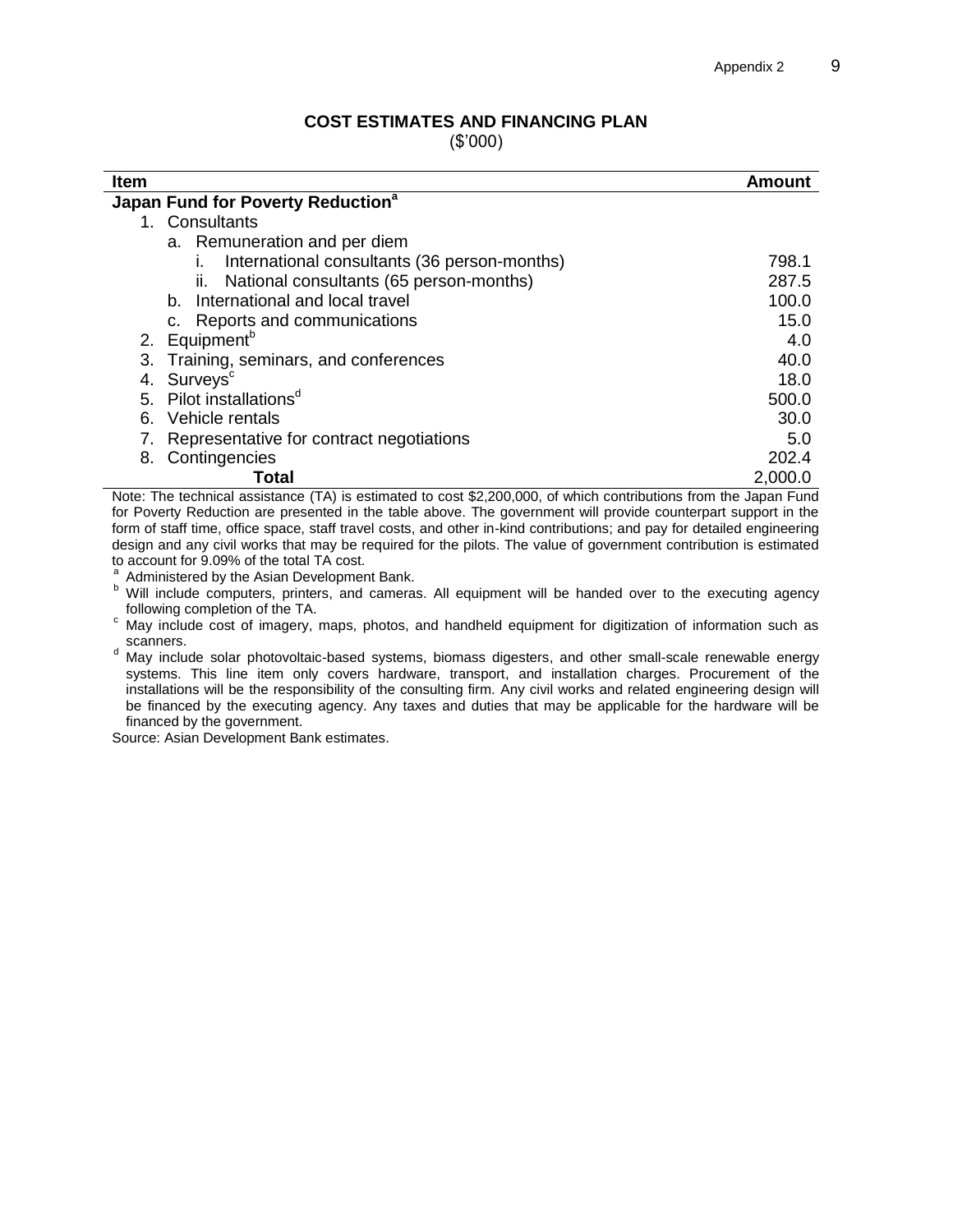### **OUTLINE TERMS OF REFERENCE FOR CONSULTANTS**

1. The technical assistance (TA) will require 101 person-months of consulting services: 36 person-months of international consultant and 65 person-months of national consultant services. The consultants will be hired through a consulting firm using quality and cost-based selection (80:20) on the basis of a full technical proposal. The inputs may be provided intermittently, based on agreement between the consultants and ADB. The overall terms of reference are subject to change during implementation depending on the circumstances. It is strongly recommended that the international firm consider including: (i) an international research institute or university that has demonstrated qualifications in geospatial least-cost energy access planning, and which would provide the international geospatial planners and geographical information system (GIS) specialists, and community development facilitators; and (ii) a national firm that has strong capabilities with GISs, surveys, and data acquisition, and would provide the national geospatial planners and GIS specialists, and community development facilitators.

2. Overall, the consultants should have extensive experience and knowledge in (i) design, development and deployment of renewable energy-based rural energy access projects, and energy access planning; (ii) institutional, financial, commercial, and social (including gender dimensions) aspects of small-scale renewable energy development in rural and remote areas; (iii) renewable energy development in Myanmar; and (iv) ADB operations, including policies, guidelines, and operational frameworks. The consultants will be expected to have extensive consultations with government representatives at central, regional, and local levels, development partners, civil society, nongovernment organizations, and communities. The consultants are expected to spend a significant portion of their time conducting fieldwork, and are expected to set up and manage a project office in Nay Pyi Taw. The consultants will be responsible for procuring the pilots. They will also be responsible for overseeing the detailed engineering and civil works (to be financed by the government). Office space and basic utilities will be provided by Ministry of Livestock, Fisheries and Rural Development (MLFRD) as part of their contribution to the TA.

3. **Energy access planning and renewable energy technical specialist and team leader** (international, 8 person-months, intermittent). The team leader will be responsible for (i) overall supervision of the consulting team; (ii) timely and successful implementation of the TA, including managing the overall quality of the deliverables and outputs; and (iii) coordination with MLFRD, regional governments, and other counterparts including civil society and nongovernment organizations. The team leader should have demonstrated expertise in energy planning, particularly energy access planning, and a deep knowledge of small-scale renewable energy systems deployment for off-grid rural electrification in various countries in Southeast Asia, preferably in Myanmar. In the capacity of energy access planning specialist, this individual will be responsible for developing detailed energy access plans for all states and regions of the country. This will involve designing and supervising energy demand and supply surveys, reviewing alternate financing models, and developing possible community-led energy access models. The specialist should have demonstrated expertise in off-grid and mini-grid energy planning, energy demand and supply estimation, least-cost and low-carbon energy deployment, and other relevant aspects of energy planning in developing countries, preferably in Myanmar and/or other developing countries in Southeast Asia. An advanced academic qualification in engineering, environmental science, or business administration is preferred.

4. **Off-grid solar photovoltaic solution specialist** (international, 4 person-months). The off-grid solar photovoltaic solution specialist will (i) review available solar irradiance surveys, assess solar availability, and identify a priority list of locations for solar hybrid solution-based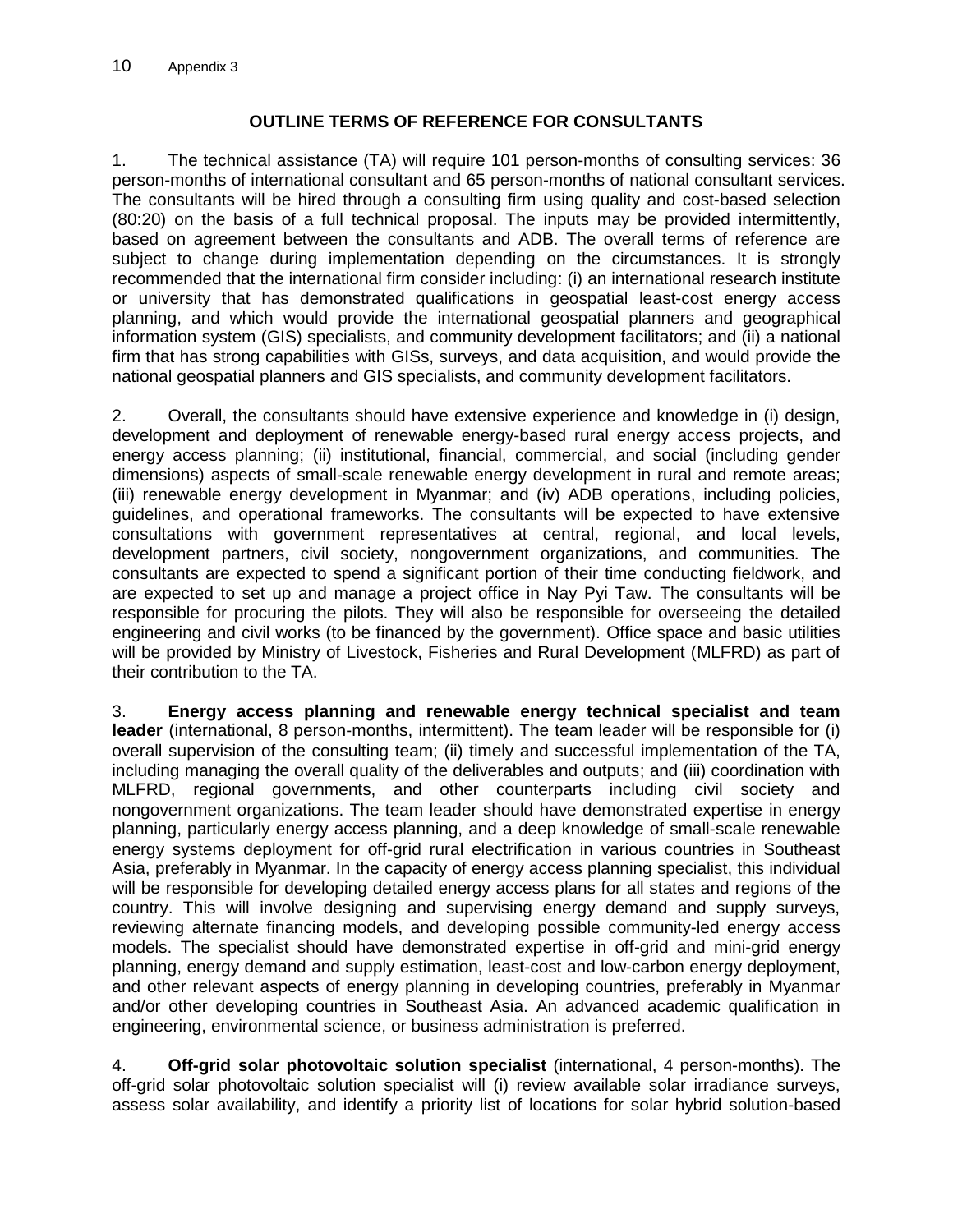electrification; (ii) review investment plans and engineering cost estimates, and support due diligence on all solar hybrid projects being considered for development under the TA; (iii) where needed, work closely with the national solar photovoltaic solution specialist to upgrade resource analysis and fill in gaps; (iv) validate any engineering designs provided by the government, and complete detailed designs of pilot systems to be deployed under the TA; (v) develop project implementation guidelines and recommendations, including scheduling, contract packaging, and procurement based on competitive bidding procedures; and (vi) support the team leader on solar power-related aspects of the TA's energy access planning task. An advanced academic qualification in mechanical or electrical engineering with regional experience in the design, erection, and commissioning of small-scale photovoltaic systems is preferred.

5. **Biogas or biomass energy specialist** (international, 4 person-months, intermittent). The biogas or biomass energy specialist will (i) review resource availability surveys, assess resource availability for biogas digester and biomass gasifier technologies, and identify a priority list of locations and technology approaches for biogas or biomass technology-based electrification; (ii) develop specifications and standards for equipment and civil works for systems that are being deployed, and suggest improvements as appropriate; (iii) validate any engineering designs provided by the government, and complete detailed designs of pilot systems to be deployed under the TA; (iv) review investment plans and project cost estimates, and support due diligence on all biogas and biomass projects being considered under the TA; (v) where needed, work closely with the national biomass or biogas energy specialist to develop project implementation guidelines and recommendations, including scheduling, contract packaging, and procurement, and conduct training programs and ongoing monitoring of construction; and (vi) support the team leader on biogas and biomass energy-related aspects of the TA's energy access planning task. An advanced academic qualification in mechanical or agricultural engineering with regional experience in the design, erection, and commissioning of small-scale biogas or biomass systems is preferred.

6. **Micro-hydro specialist** (international, 3 person-months, intermittent). The micro-hydro specialist will (i) review available hydrological studies conducted by the Ministry of Agriculture and Irrigation or other entities, conduct due diligence on resource availability, and identify a priority list of locations for the pilots; (ii) review investment plans and engineering cost estimates, and support due diligence on all micro-hydro projects being considered for development under the TA; (iii) where needed, work closely with the national micro-hydro specialist to upgrade hydrological analysis and fill in gaps; and (iv) develop project implementation guidelines and recommendations, including scheduling, contract packaging, and procurement based on competitive bidding procedures. The candidate must have a degree in electrical, mechanical, or civil engineering and at least 12 years of experience with pico and micro-hydro projects.

Myanmar in collaboration with these agencies; (iii) based on these surveys, propose suitable financing initiatives that can be deployed in future to expand renewable energy-based rural 7. **Renewable energy finance specialist** (international, 4 person-months). The renewable energy finance specialist will (i) conduct financial feasibility analyses (including cash flow and internal rate of return analyses, and due diligence on the project proponents) for various renewable energy generation and distribution systems identified for implementation in 25 of the 103 off-grid villages identified by MLFRD; (ii) liaise with various local and national banks, government agencies, and private sector independent power producers to evaluate the viability of local financing and/or cofinancing of future renewable energy-based rural electrification in electrification in Myanmar; (iv) work closely with MLFRD, Ministry of Electric Power, and Energy Supply Enterprise to identify barriers and policy, regulatory, and technical support needed for private sector bankable projects for renewable energy-based rural electrification in Myanmar; (v)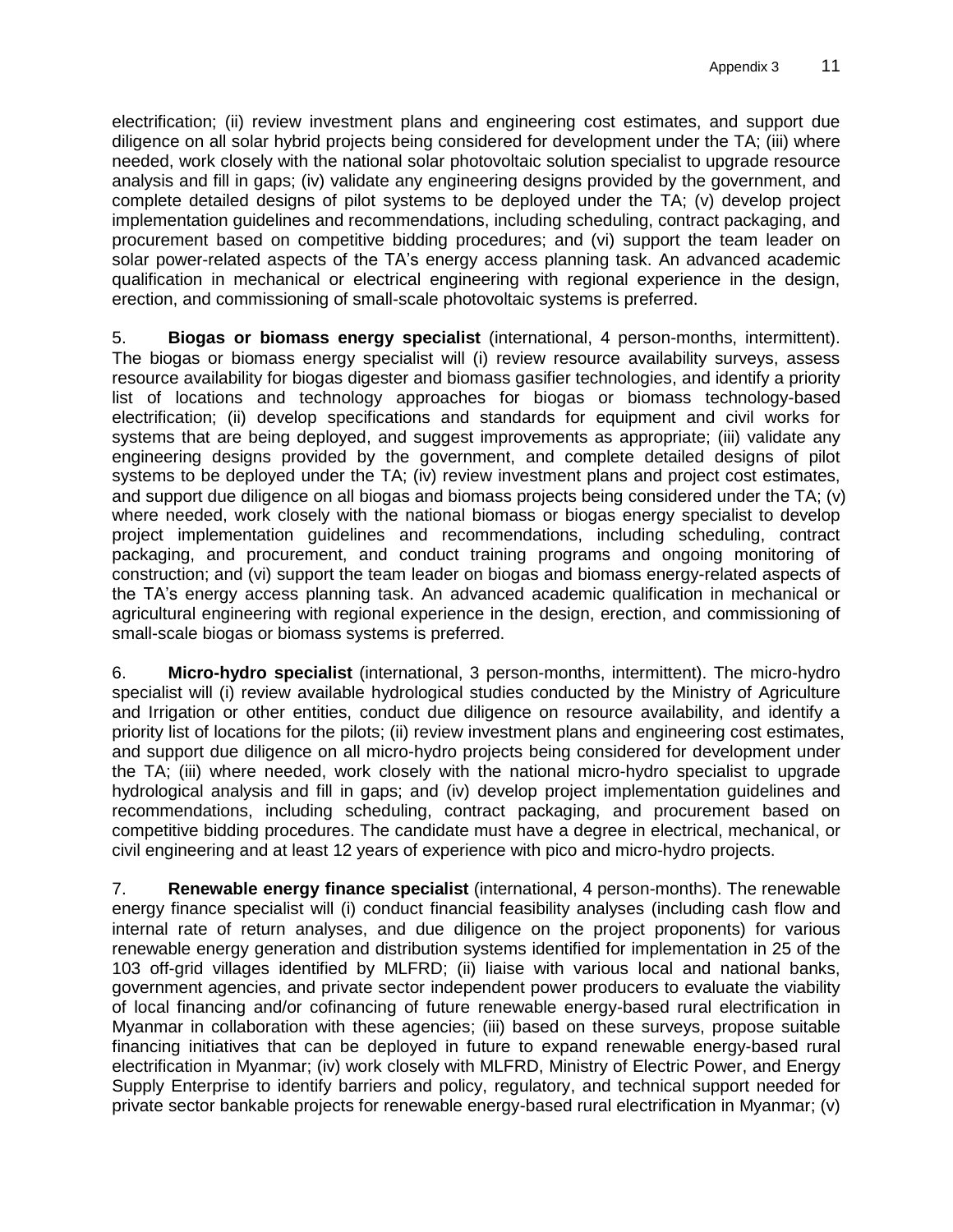explore (a) viable tariff and/or cost-recovery measures, including the use of subsidies to fill financing gaps; and (b) output-based aid programs; and (vi) support the team leader regarding the renewable energy finance-related aspects of the TA's energy access planning task. An advanced academic qualification in engineering, finance, or business administration with regional experience in the financing of renewable energy systems is preferred.

8. **Capacity development and institutional strengthening specialist** (international, 3 person-months, intermittent). The capacity development specialist, in collaboration with the technical experts on the team, will develop capacity-building and training programs for MLFRD and representatives of regional governments and agencies, covering technical and institutional management in the areas of procurement, financial management, community development, and environmental and social safeguards. These programs will be held periodically in Yangon or Nay Pyi Taw or in the select states and regions for which geospatial maps and energy access plans will be developed under the TA. The specialist will help design and supervise the overall capacity development program, and work closely with the national capacity development and institutional strengthening specialist who will be in charge of implementation. Academic qualifications in sociology, anthropology, or political science with regional experience in donorfunded and community-focused development programs are preferred.

9. **Geospatial energy access planning specialist** (international, 2 person-months, intermittent). The specialist will be responsible for the overall design, development, and implementation of a GIS mapping exercise and development of a least-cost electrification plan using an existing decision support system such as Network Planner or GEOSIM. This will include designing a layered GIS mapping and analytical framework for conducting spatial leastcost electrification planning, including listing of key variables, resolution of maps, and choice of analytical approaches. This person will work closely with an international GIS specialist who will be responsible for the day-to-day activities relating to data collection, digitizing, mapping, analysis, and report writing. Academic qualifications in engineering or environmental science, with globally acknowledged credentials in geospatial energy access planning, and prior work in developing countries in Africa and/ or Asia, are strongly preferred.

10. **Geographic information system specialist** (international, 5 person-months, intermittent). The GIS specialist will be responsible for conducting the geo-referenced data collection, preparation, digitization, and analysis needed to arrive at least-cost off-grid energy access deployment plans for select states and regions. The specialist will liaise with the entire consulting team to obtain the necessary household energy demand, supply, renewable energy resource availability and other data; and also with government ministries and agencies to obtain data such as the location and expansion plans of the national grid, location of communities, and geographical terrain. Specific tasks include (i) preparing a structured GIS-layered database to support the spatial analysis, (ii) geospatial identification and characterization of power (cluster) loads from communities and social infrastructure, and (iii) creating geospatial maps for leastcost off-grid energy access planning. The specialist will also be required to organize user training seminars on geospatial planning and least-cost rural electrification planning for participants from relevant government ministries, research institutes, other donors, and the private sector in Myanmar. Advanced training in engineering, geography, environmental sciences, and mapping technologies, including prior experience in collecting data from developing country government agencies for geospatial mapping, is preferred.

11. **Procurement specialist** (international, 3 person-months, intermittent). The procurement specialist will work with the team leader and deputy team leader to develop suitable contract packaging and procurement plans for the proposed renewable energy-based energy access